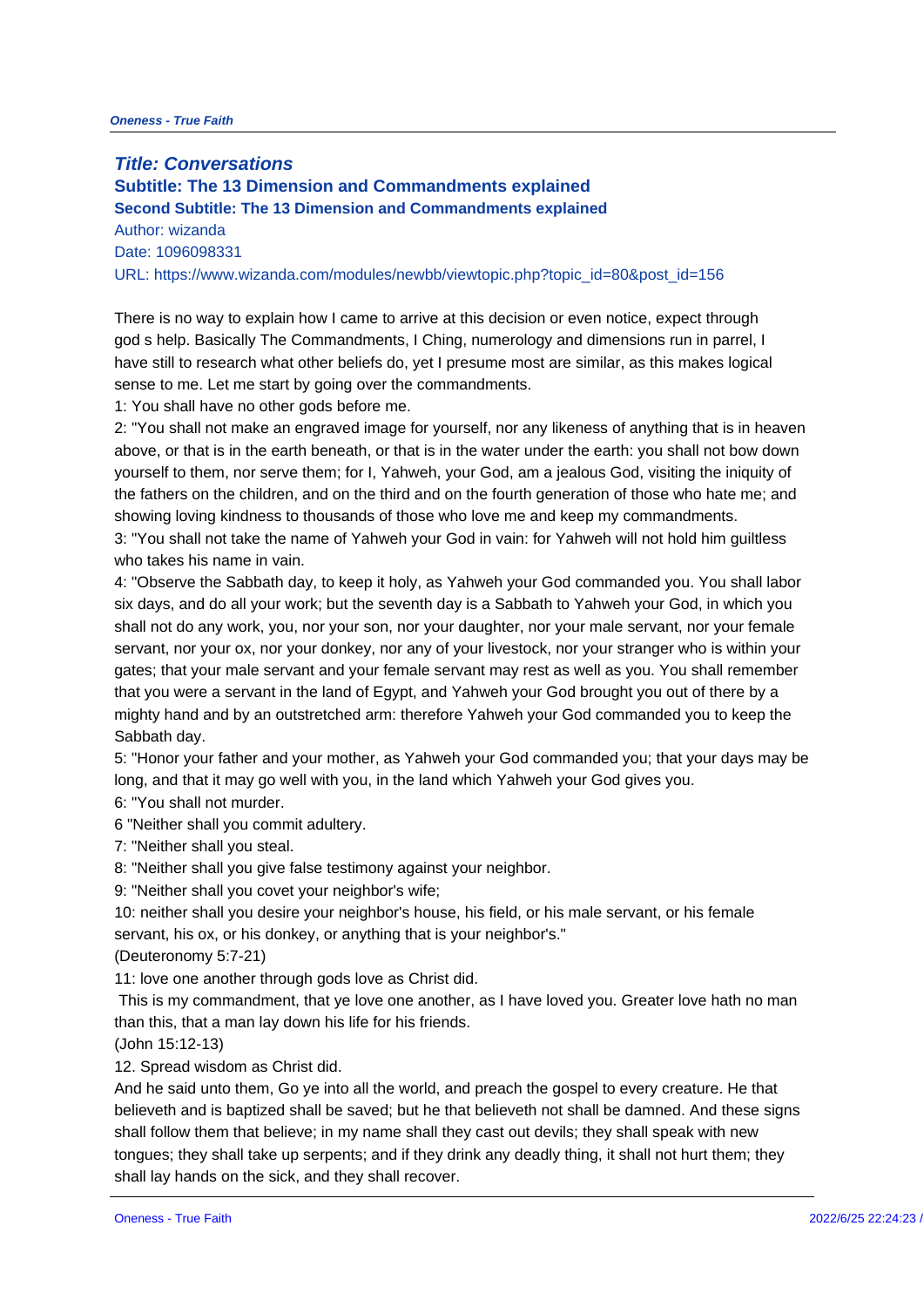(Mark 16:15-18) Now if you know the vision of Daniel concerning the ram and the goat this  $\frac{1}{2}$ horns, as Christ came out with two commandments. Then let s have a look at the I Ching and how the numbers work in eastern who do not know the I Ching is about 5000 years old 1. Oneness, I, The thing that everything is made of 2. Couple, complete number, an image 3. Solid object, the building blocks of life, logic 4. Time, movement, flow 5. Waiting, still, disorder, contemplation 6. Man, not enough 7. Heaven, yang 8. Earth, yin 9. Chaos, before completion, to much If the I Ching were to continue and contain the extra as to match all the co like so theoretically 10. Completion, finished, life, simplicity 11. Love, compassion, peace, harmony 12. Wisdom, noble truth, unconditional love, completeness, humbleness This would be in keeping with the logic of the I Ching adding an extra expr rhythm the same as if you played jazz. It would then make the I Ching a mo image could have expression, ether hard or soft. Now if you can see what I am getting at the Dimensions  $1 = length$  $2 = width$  $3 =$  depth  $4 = \text{time}$  $5 =$  Gravity These are where we have got to with science. So what else is there out sid of these? Existence, so from both the commandments and the I Ching let  $m_{\ell}$ the other dimensions sit. The same as we knew in the past yet the 13th dim ultimate wisdom not man. 6 = Matter, Physical. EM waves (radioactivity ect.), light travel through space therefore they ha sort of existing quark 7 =Anti matter, non-physical. For every action there has to be an equal reaction so therefore something matter or existence 8 = Infinity, unlimited time. On four we only look at the existence from a now perspective. Yet existene then that and contained by time; as gravity produces time.  $9 = chaos$ What can we have out side time? 10 = everything exist on a whole, Zion For the universe to exist as a whole it must be encompassed  $11 = \text{heaven}, \text{love}$ Love as many say adds a dimension to life. The universe works in symbios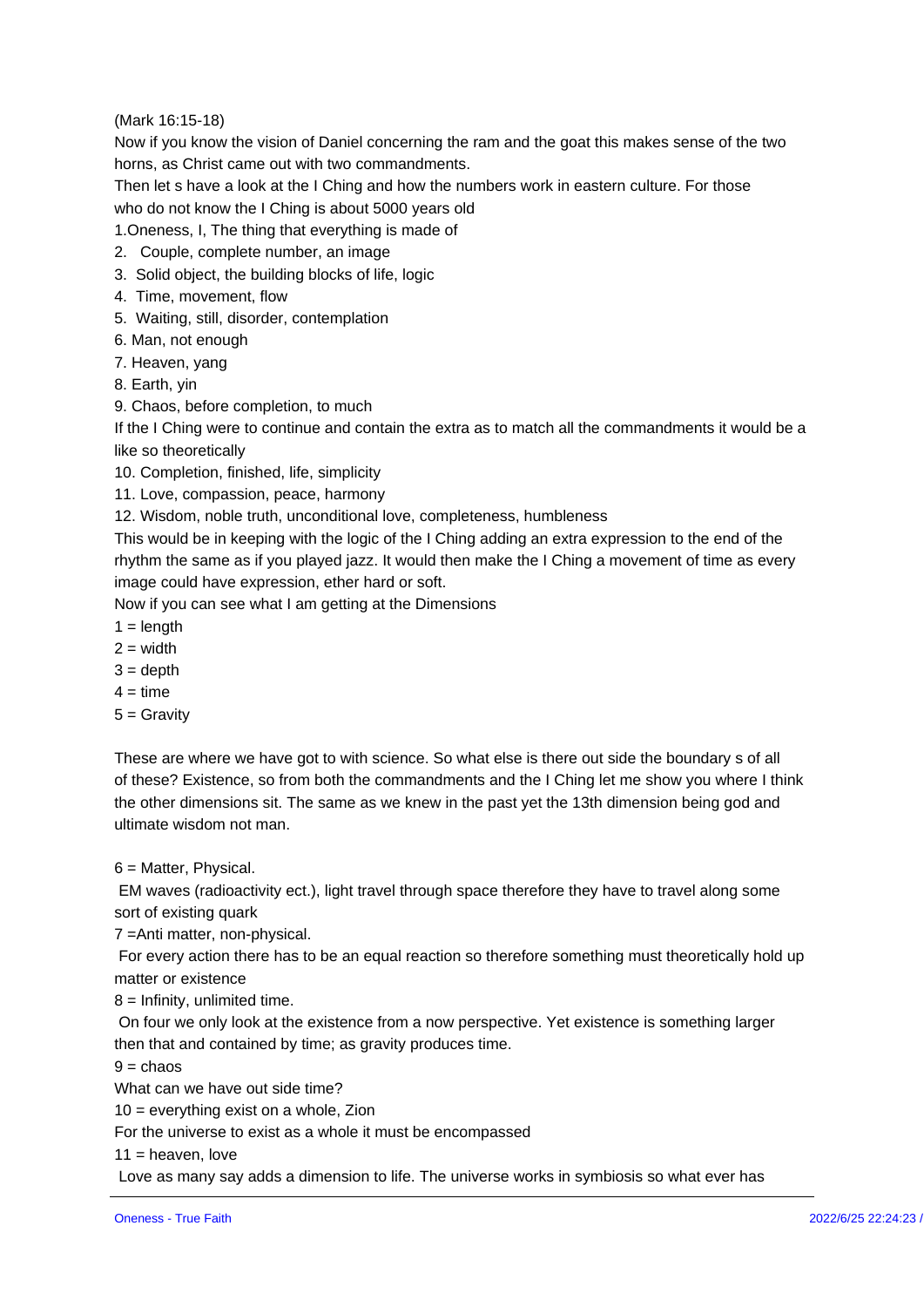created it, must love; we love; as does nature!  $12 = wisdom$ What ever has created us has immense logic and organization. From looking can see it has ultimate logic 13 =god, everything, ultimate oneness, center of the universe Where else did it come from and how else could it exist? When it continue Miracles happen people, are reincarnated it a proven fact Christ even said that he would be back again soon!

So something more then anybody can possibly ever imagine exists and cre every last one of us out if we are willing

Now let s look at this all together. These are two of the oldest books in the by chance. Do we understand he is one and shows us all? Not just some of us, which is ego, not the way of god but man! This is why 66=fallen man and 666=fallen man who believes matter and existences The mysteries of Babylon .

Ok if you understand me, you will see why people say they see steps when Druidism is an oak tree of wisdom to heaven along with a lot of other mythe beliefs together to re explain the commandments from a world view in my o

1. Do not worship any other gods including your self, in all ways lean on go what is in some ones heart. Only god does so let him pass judgement on pe and want to say something back, but do you really know where they are con No only god does, can you change there heart? No! you can only change th doesn t change.

Only that little voice of god inside them can change them. So lets all leave in peace instead of being I and egotistical for it is all vanities.

2. Do not make an idol or any image of god what so ever. How can we wors every one of us sins even though we don t mean to. God is one and all thin we look at all religion. We can t help worshiping each other at times, it is learn by our mistakes; Every last one of us.

We are in the book of life we all have to learn from it; to be tested the sam Plus when we lean on each other for support we drain each other, if we are we love through god he makes sure a path is straight.

3. Don t give god any name if god is transcendental and infinite, how we ca even god only comes from the word good. So how can we take something th into a bad word this is daft yet we all do it and blaspheme! if god is truly t universe even his name would be to much for us to take so how do we think

4. Do not work on the Sabbath which ever day that may be for your culture day of rest else you over do your self. Meditation is needed ever day in all constant state of awareness, this is need as to be able to be still and trust time with people and share in what is good to help spread gods love and pe

5. Respect and do not dishonour your parents. When it says one farther did